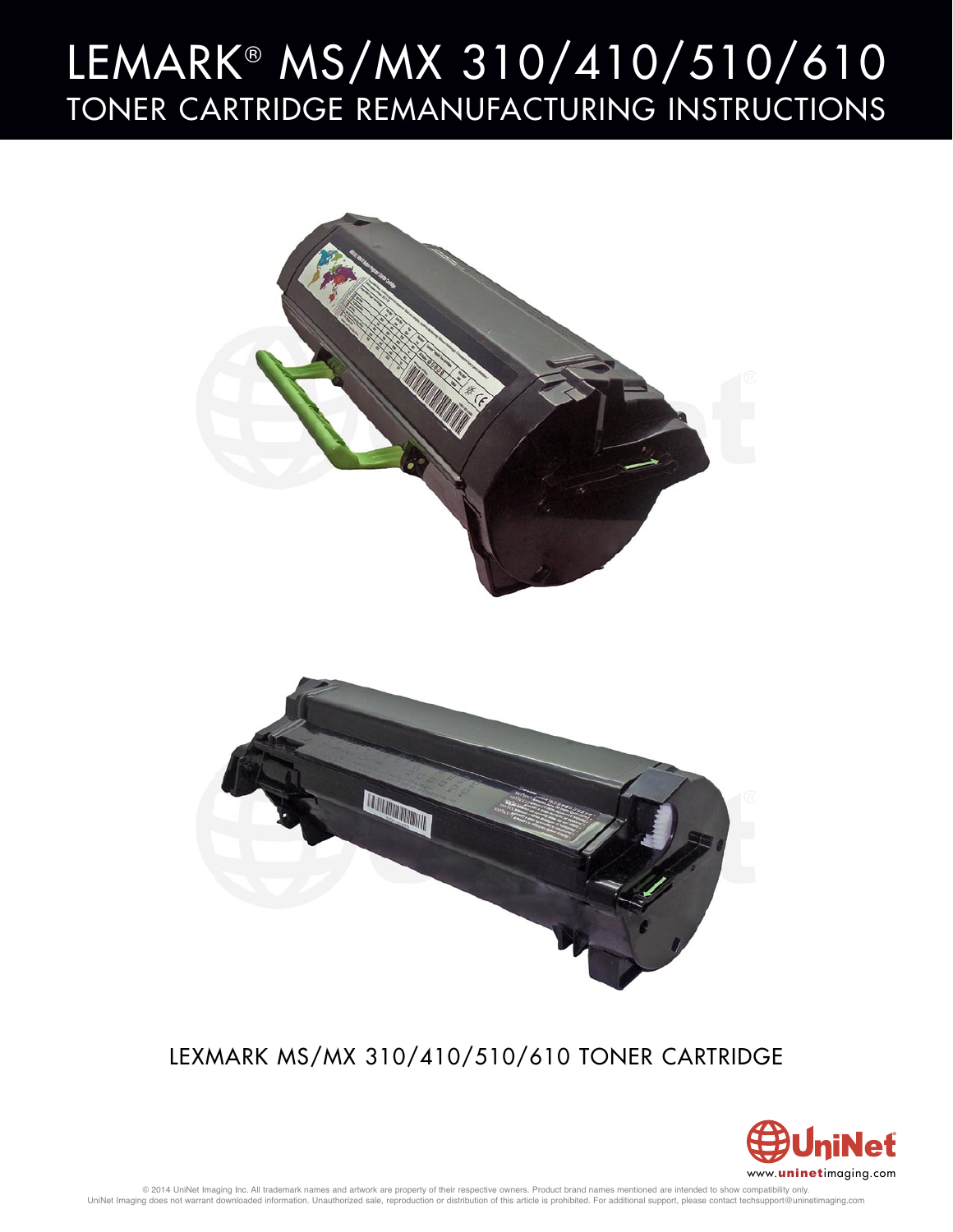### REMANUFACTURING THE LEXMARK SERIES  $K/MX$  310/410/510/610 TONER CARTRIDG  $\frac{1}{\sqrt{2}}$

#### By Enrique Stura, Daniel Reyes and the Technical Staff at UniNet

Introduced to the market early in 2013, the Lexmark MS/MX series of monochrome multifunction printers were designed to eventually replace the older E, T and X series.

Notable improvements are the dual core 800 MHz processors and all-expandable 125 MB to 2.5GB memory, as well as 1200 x 1200 DPI print resolution and speeds from 35 to 55 pages per minute, which make for an important option in today's competitive market.

With regard to the xerographic design, all printers come with a toner cartridge and separate imaging unit, which extends the long life of the OPC drum and helps maintain a low cost per page ratio when compared to other competing brands using AIO devices.

Now for the not-so-good news, all the printer models offered are regionalized and use a chip in both the toner cartridge and imaging unit that must be replaced each cycle. This type of chip in the imaging unit is a radical move for Lexmark when compared to prior E models where the drum reset procedure was performed directly and economically via control panel.

#### REGIONAL PRINTER DESIGNATIONS

| Africa / Middle East / Central Eastern Europe: | <b>Region 5</b> |
|------------------------------------------------|-----------------|
| Latin America / Puerto Rico / Mexico:          | <b>Region 4</b> |
| Asia Pacific:                                  | <b>Region 3</b> |
| Europe / EFA / Switzerland:                    | <b>Region 2</b> |
| $USA / Canada$ :                               | <b>Region 1</b> |

The smaller machines ship with return-program starter cartridges, rated for 1,500 pages and identified with a third digit corresponding to the region list (505, 504, 503, 502 and 501 respectively). The larger replacement cartridges include the letter **H** to represent "high yield" at 5,000 pages; X for "extra high yield" at 10,000 pages; and U for "ultra high yield" at 20,000 pages (depending the models involved); while the imaging unit is listed at 60,000 pages.

With regard to multifunctional MX machines, the range of yields are altered, shipping with starter cartridges rated at 2,500 pages for up to the MX611 model; 6,000 pages from the MX611 onward; then normal yields of 10,000 pages (letter **H**) and 20,000 pages (letter X) option up to model MX611. The numbering for MX cartridges are 605, 604, 603, 602 and 601 depending of their regions.

#### REQUIRED TOOLS

- 1. Phillips screwdriver
- 2. Jeweler's type Phillips screwdriver
- 3. Small flat screwdriver
- 4. Hook tool for spring removal

#### REQUIRED SUPPLIES

- 1. New, replacement toner for use in Lexmark Series MS/MX cartridges, with designated gram load
- 2. Replacement chip for toner cartridge, with proper yield and corresponding regional setting

You will only need to remanufacture just one of the end caps where the fill plug is located. The other end cap does not need to be removed.

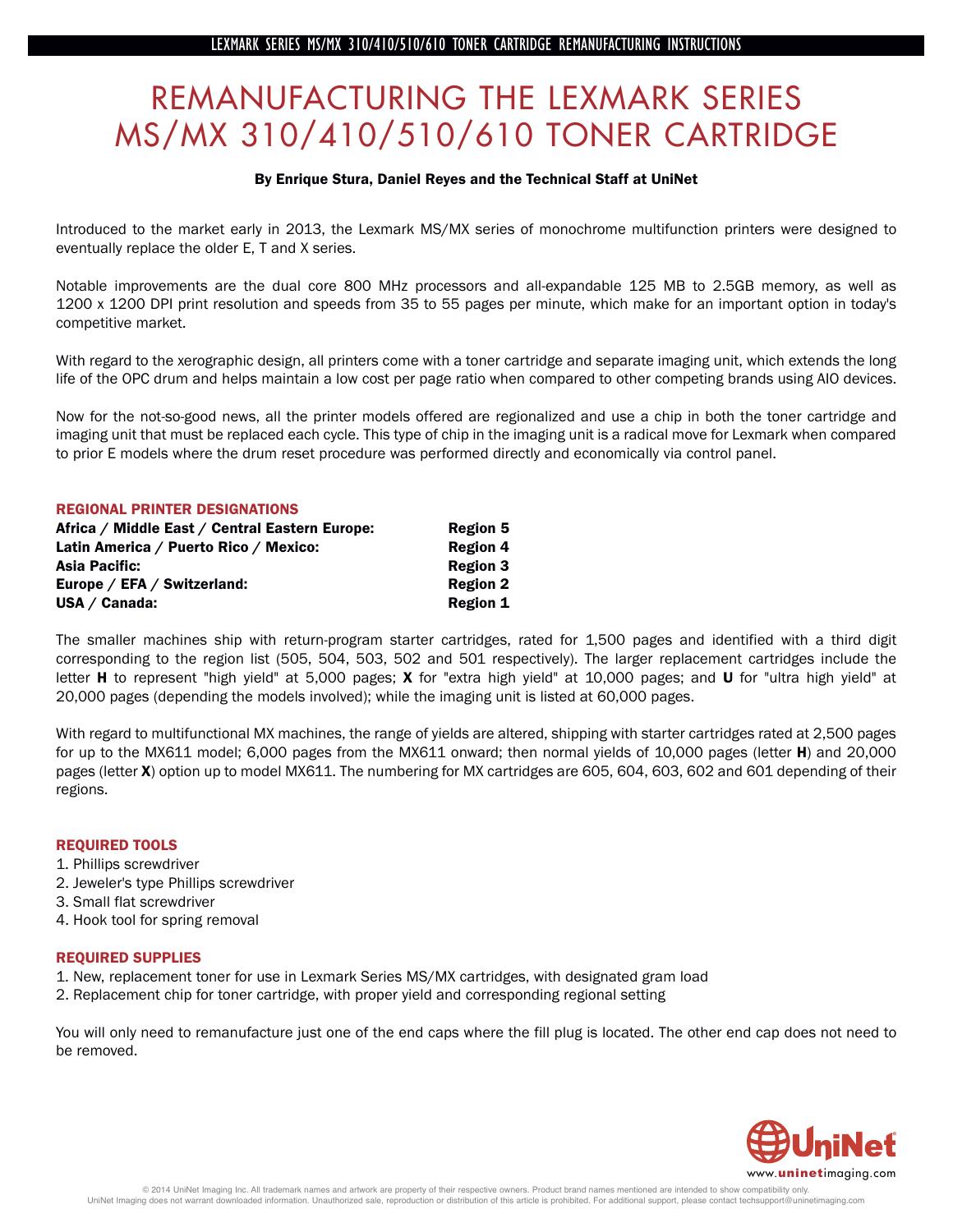

1. Remove the three screws of the right-side end cap of the toner cartridge.



2. Carefully pry open the end cap while holding the push-plate steady to avoid dropping it.



3. Remove the end cap holding your finger on the small plastic arm indicated by the arrow. It is possible that the pushing-rod of the toner-exit lid could come loose, requiring proper seating adjustment during assembly to function properly.



4. Remove the spring at the end of the arm, and lift to remove it from the sliding support.

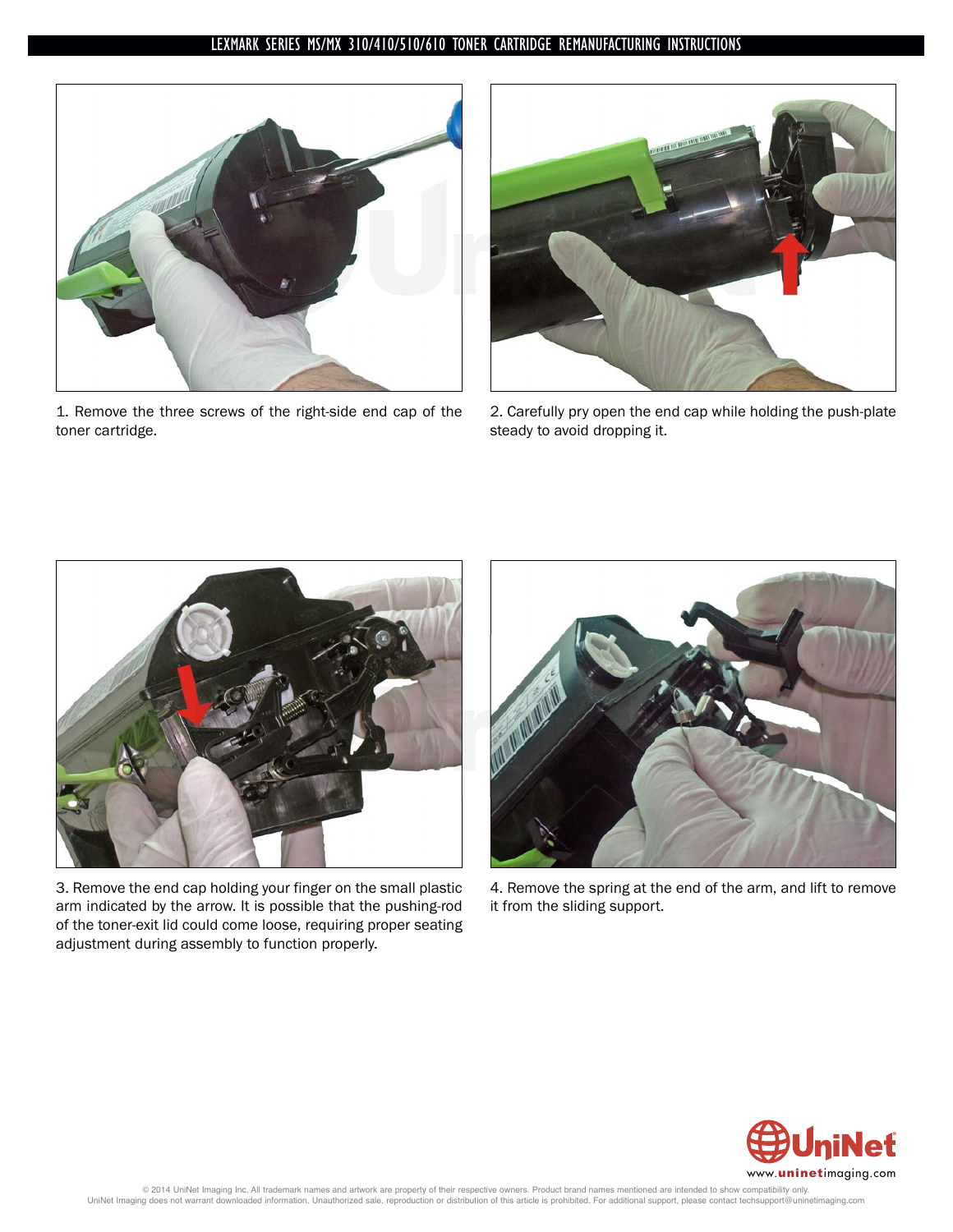

5. Apply leverage with a small screwdriver on the edges of the fill plug to be able to pry it all around, be sure to apply force to the plug itself, and not where it is seated. Fortunately the plug is made of a softer silicone-like material that helps minimize damage when removed.



6. Remove the fill plug.





7. Vacuum all remaining toner inside the hopper. 8. Fill with the appropriate amount of toner for the proper yield.

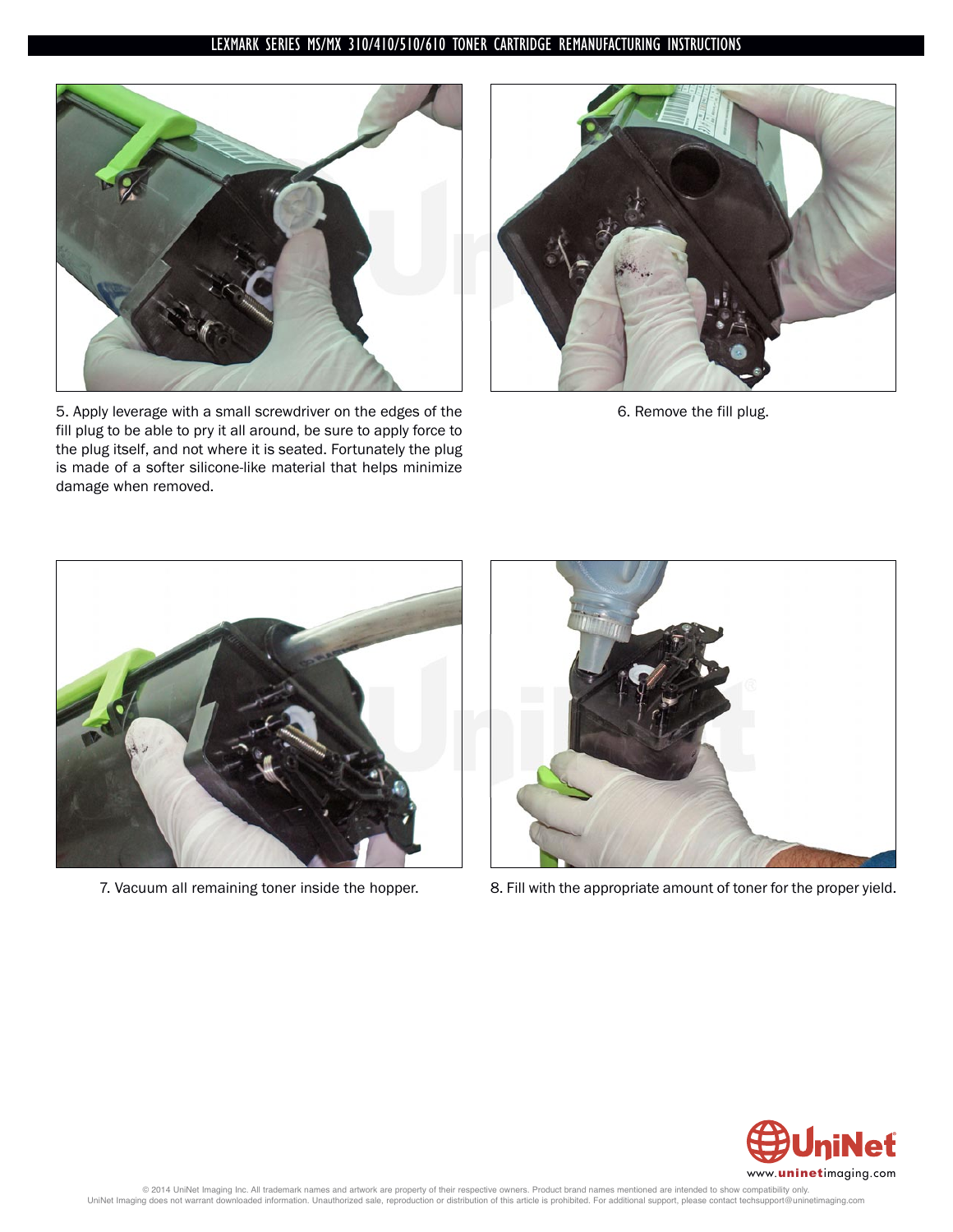



9. Replace the fill plug and check for leaks. 10. Remove the chip by first removing the two screws securing the holder inside the end cap.



11. Unscrew and separate the chip from the holder.

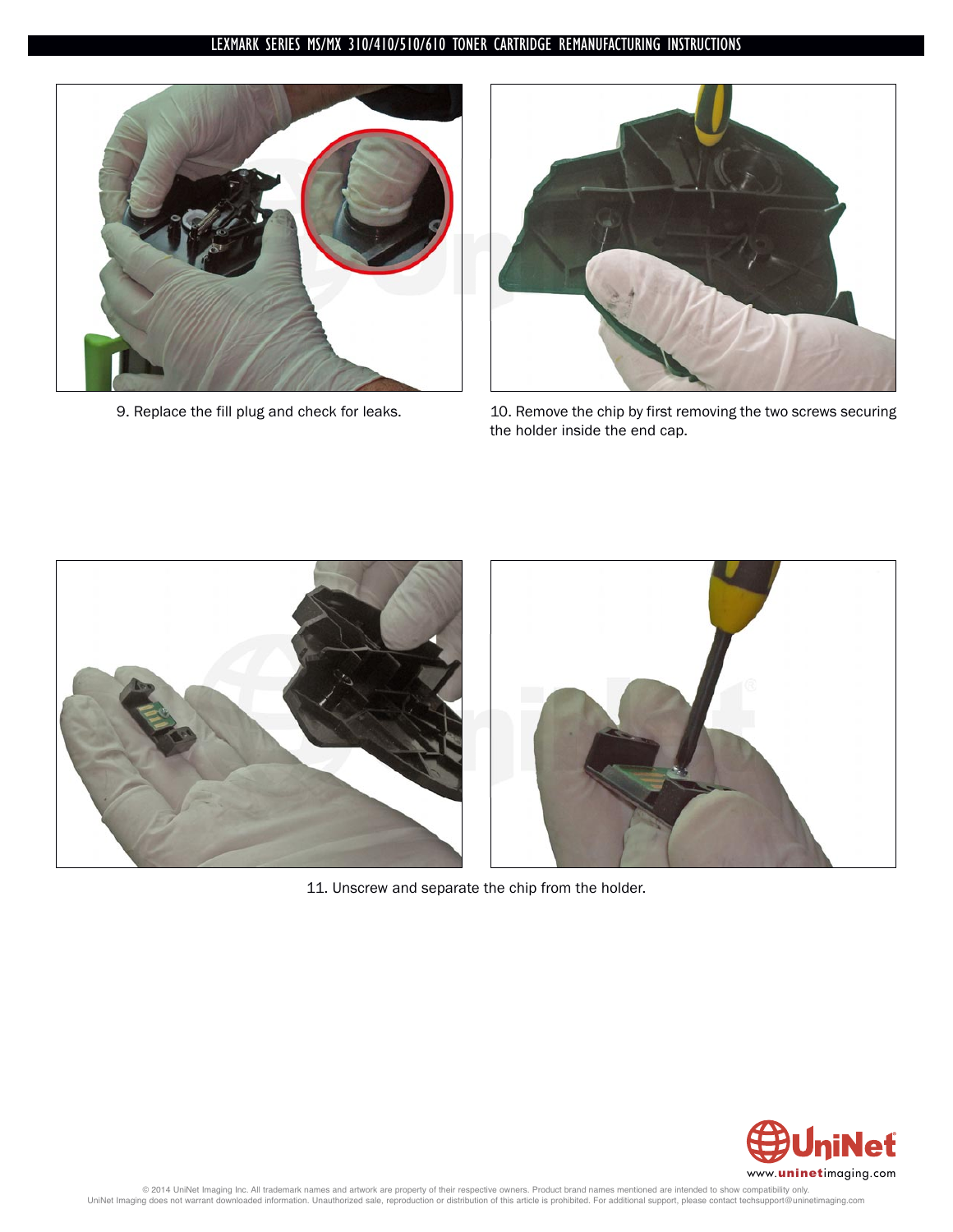

12. Install the new chip and assemble the cartridge following the previous steps in reverse order.



13. Install the push-plate into the sliding guide and insert the tip of the arm inside it.



14. Position the spring on the punch-plate and hook one end to the fixed post in the cartridge, and the other end in the top end of the push-plate.



15. The installation of the complete assembly must be completed as shown in the photo.

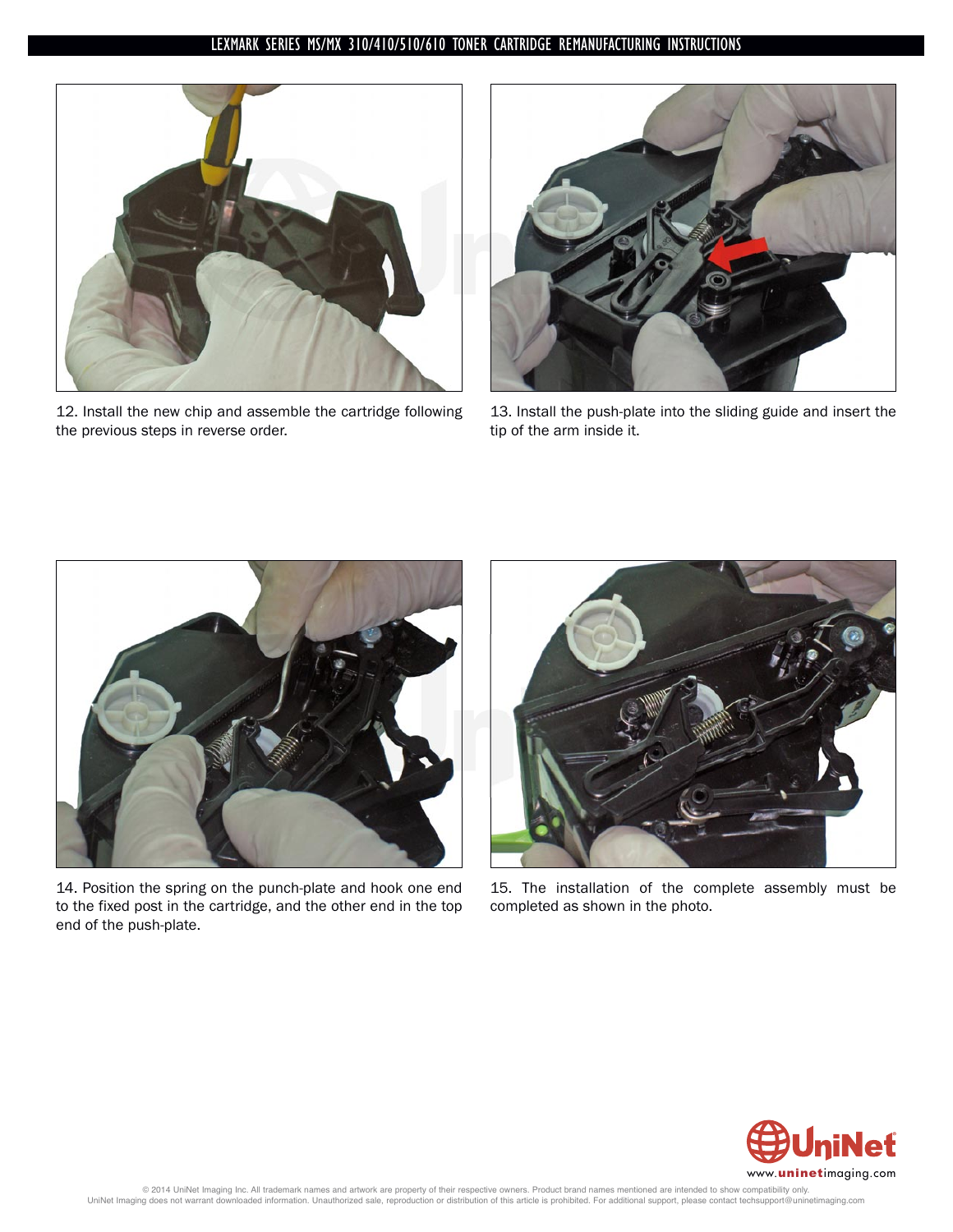

16. While keeping the mechanism pressed against the cartridge to avoid displacement, position the end cap to be seated in its final place.



17. Secure the end cap with the three Phillips screws.



18. Check to make sure the closing and opening of the toner outlet system functions properly. Without pressing the front plate, the toner outlet must remain closed all the time.



19. By manually pressing the arm (as shown in the photo) or by inserting the cartridge in the machine, the outlet lid must open and close when released.